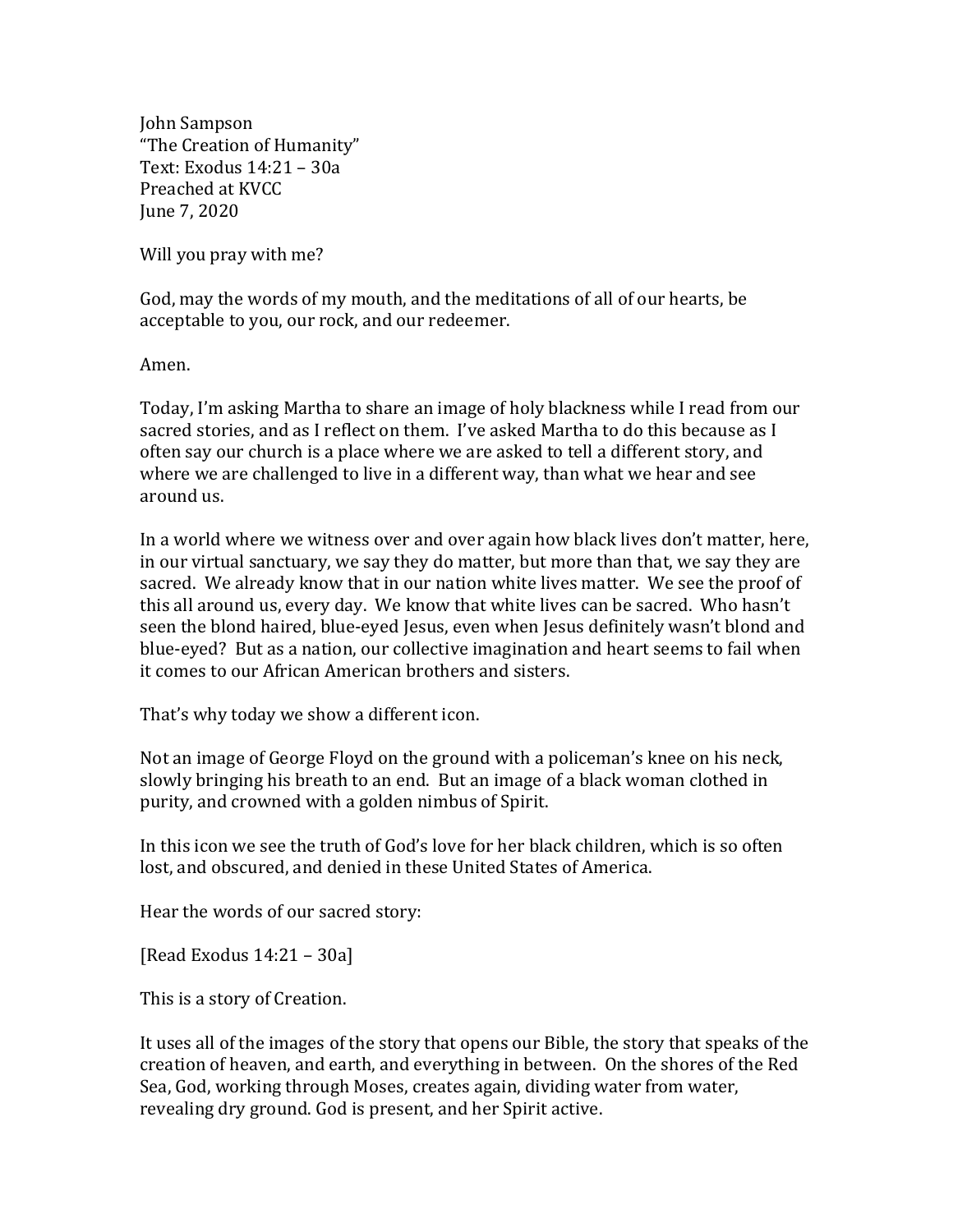And what she creates on this day of deliverance is humanity. Not humanity as a physical being, not a species whose charge is simply to multiply and fill the earth. No, today she raises that physical being and crowns it with freedom. Today, God enters history and liberates the enslaved, and gives dignity to those who have been seen as less than human.

See what humanity looks like. It looks like the black woman in the icon before us.

And God saw her creation, that it was good, that it was very good.

But we know all of this isn't enough.

We know that even if God gives you a crown you can still end up being falsely accused, being delivered to a police force that will torture you, and make sport with your life, that will bring you before a kangaroo court, and steal your breath, the very presence of God, which gives each of us life. And we know that this is truer for our black and brown brothers and sisters, than it is for Euro-Americans.

We know that even if you are clothed in purity you can still find yourself hanging on a cross, being choked to death as you cry out that you can't breath, that you can still find yourself being that strange fruit hanging from a tree that Billie Holiday sings about. And we know this is truer for people like Breonna Taylor, and Eric Garner than it is for you and me.

Last week we commissioned our Creation Justice Church Taskforce to help lead our congregation through a period of discernment reflecting on how we could live more deeply and profoundly into God's charge to all of us to nurture, and protect and celebrate the natural world around us. We enter this time of discernment and action because our world is at a moment of crisis, it is at a moment when the world we have always known is slipping through our fingers.

Today, there is another creation slipping through our fingers. It is the creation of humanity – the lived experience of freedom and dignity and justice. We are at a moment of national crisis in which the sacredness of black America is again hanging in the balance, and the commitment of white America to our teacher's commandment to love our neighbors as ourselves is again up for grabs.

What will we choose?

It's in this moment of crisis that I received an email from Faithful America, an online community of Christians who are trying to put faith into action for social justice. In this email the group published a guide for what people of faith can do to make a difference in healing the racial divisions in our nation.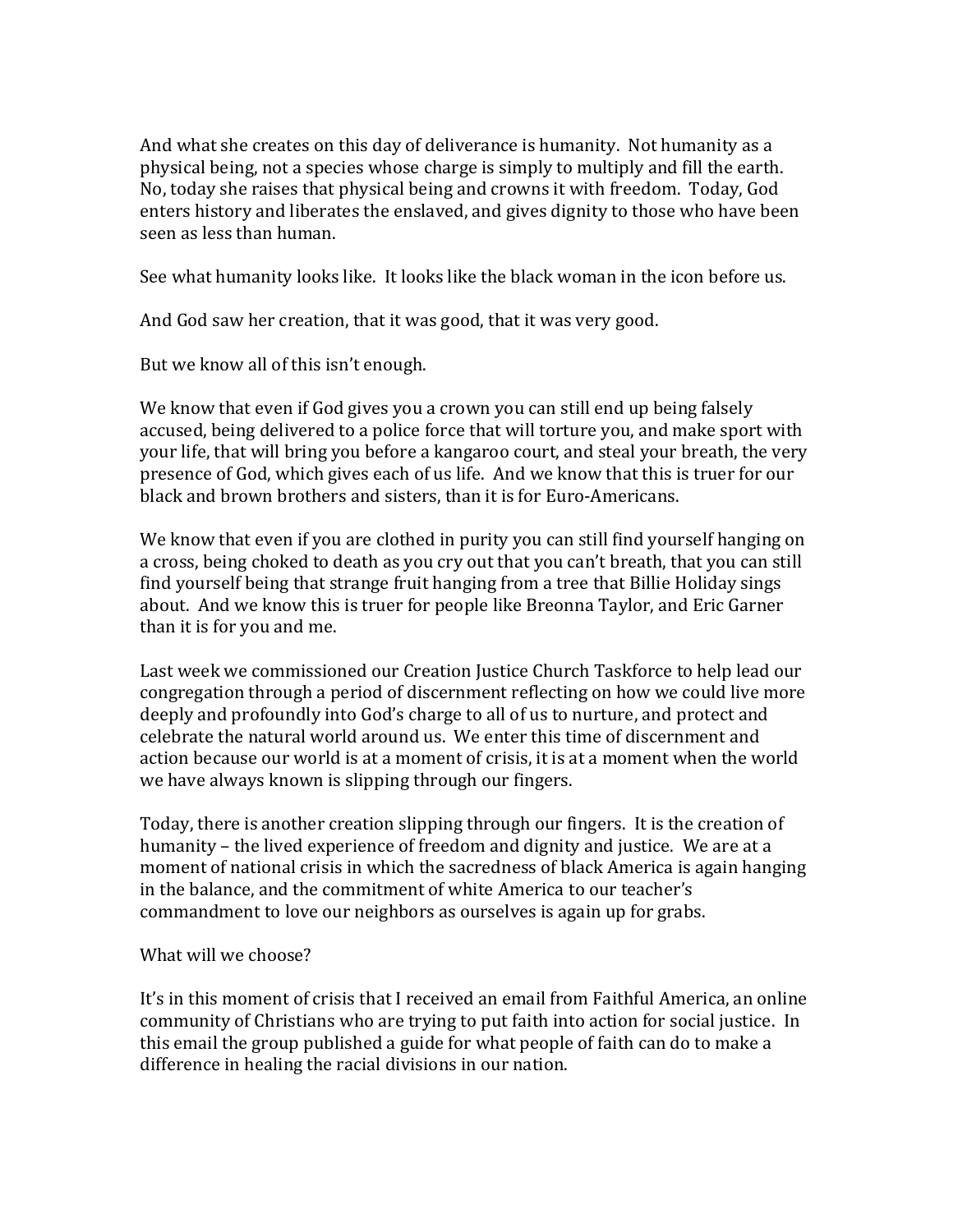There were three suggestions, which I will share with you over the upcoming weeks. But today I start with their first suggestion. Faithful America challenges us all to commit to a discipline of study, to read more and learn more about the history of how we got to this moment, the power dynamics involved, the economics, the politics and the legal structures that create and reinforce racial division in our nation.

We may hear this suggestion from Faithful America and think the time for study and reflection is past. With our cities on fire, and black and brown bodies being killed in the streets, we may believe that now is the time to act.

And it is the time to act, but it is also the time to welcome the voices of our spiritual elders into the conversation, so that our plans for action don't simply recreate the dynamics we are looking to end.

Two Februarys ago the Tuesday night book group started meeting and since then we've read James Cone's book an the spirituals and the blues, which is also an introduction to black liberation theology. We read a selection of Malcolm X's essays on Black Nationalism and the power of Islam to undo racist structures. We read MLK's account of the Montgomery bus boycott, and his commitment to nonviolent resistance. And we are just now finishing up Desmond Tutu's overview of the Truth and Reconciliation Commission created in South Africa to heal the nation after the fall of Apartheid.

At some point, while reading these books, each one of us who has been a member of the group, has had an aha moment, has had a moment when our understanding of the intersection of race, spirituality and politics in America has been transformed. Each one of us has been able to see issues connected to race in a new light. And I know this makes us better prepared for this moment, and better prepared to hear God's invitation to the future. I know it has better prepared me for this moment.

That is why, today, I take the statement that black lives matter from its origin in a protest movement and I invite it to join us in our worship. I do this in a way I haven't done before because I know some of us are uneasy with these words, and what we feel they imply. Don't all lives matter? I hear you, and I hear your concerns. And I ask that you share your discomfort so that we can have a truly honest and faithful conversation within our community about what it means to say black lives matter, not just out there, out beyond the walls of our virtual church, but also right here in the center of our sacred gathering.

I believe that this is the conversation that God is asking us to have, and she is asking that it be informed by the best history and theology and reflection that our spiritual elders have to offer. This study and conversation is not a stand in for voting, and writing our representatives, and showing up to advocate for racial equality on the shoulders of Route 73. But it is a necessary corollary to it, a piece that can easily be forgotten in a moment of crisis like the one we are living in right now.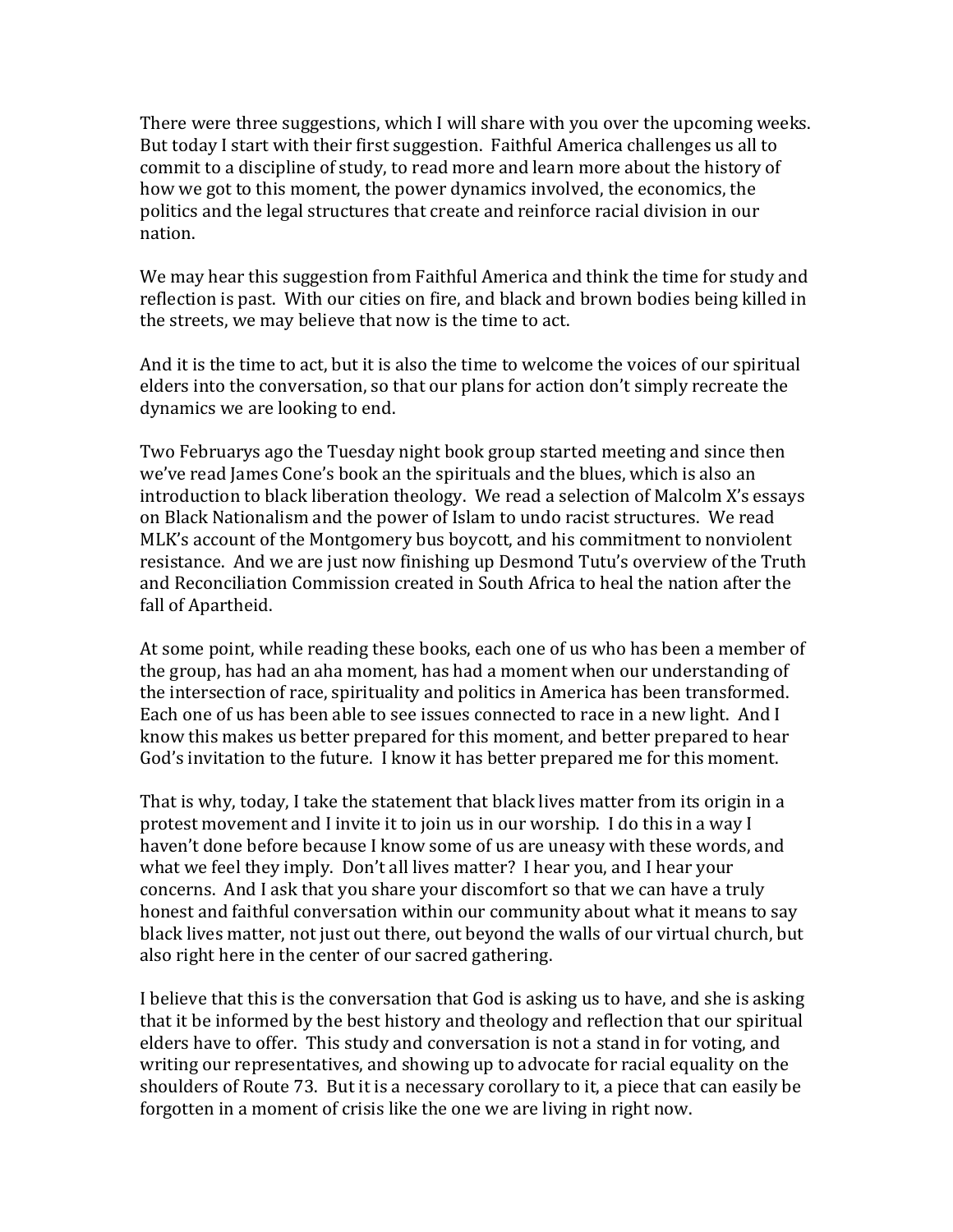So look, look at the icon of holy blackness before you. And see the creation of humanity, of a people created for dignity, and for freedom, and the gift of God's breath, which is life itself. Look and see that black lives matter. But look a little deeper, and see the truth that black lives are sacred.

Amen.